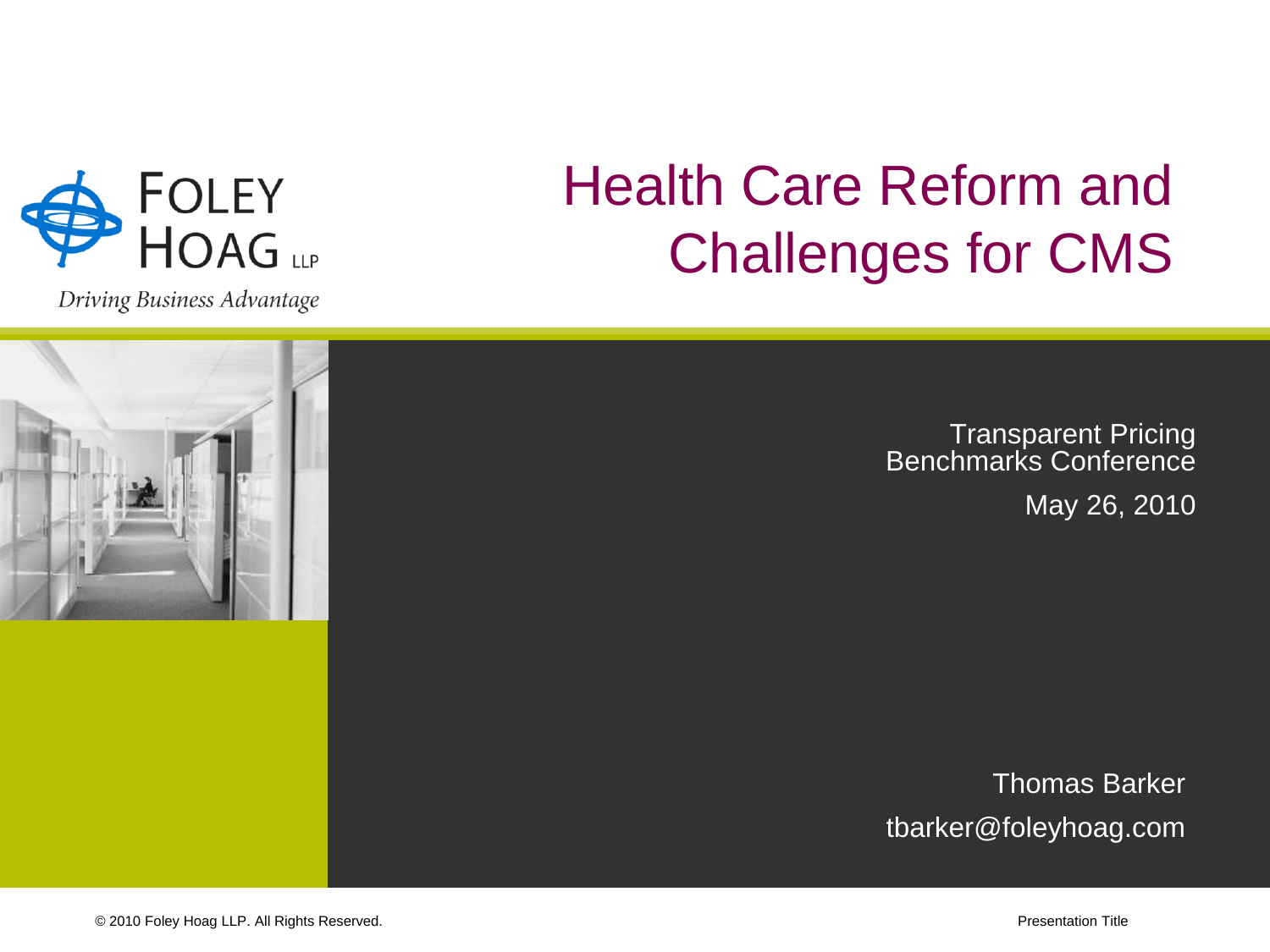



- Background the Patient Protection and Affordable Care Act, "PPACA" (Pub. L. No. 111-148), and the Health Care and Education Reconciliation Act, "HCERA" (Pub. L. No. 111-152)
- Challenges in health reform implementation
- Tools that HHS has available to smooth the transition
- The HHS decision-making process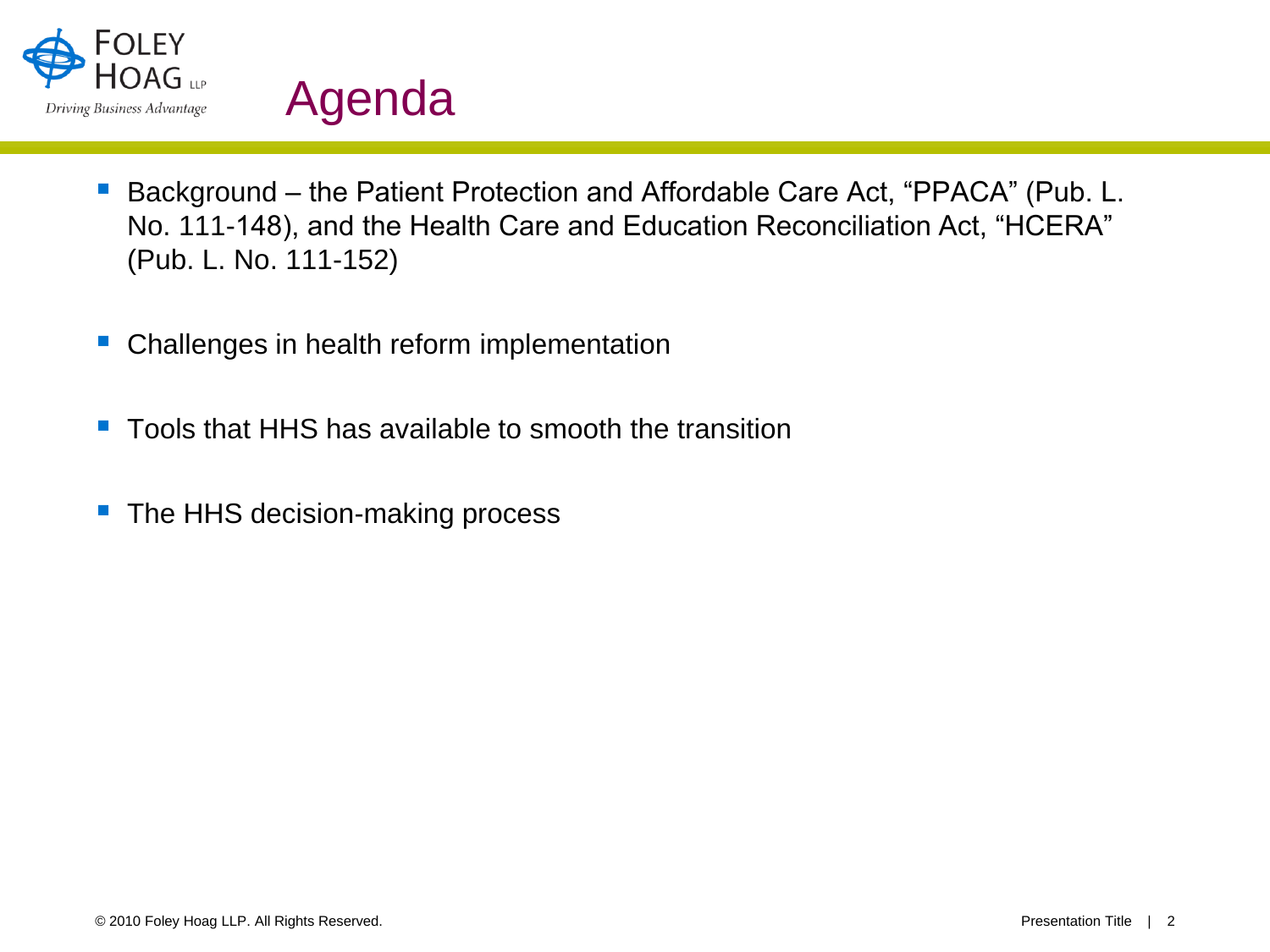

### Background – Health Reform and Part D

- Similar to enactment of Medicare Part D
	- Highly partisan environment
		- Part D passed with very few Democrat votes
		- Administration's popularity was declining after President Bush signed MMA
		- Part D implementation began three months after Hurricane Katrina
			- Minority party saw an opportunity
	- Litigation
		- Lawsuits filed by States against HHS on clawback
		- Lawsuits filed by States against HHS on PPACA/HCERA
	- Major change in health care law driven heavily by one party's philosophy
		- Republicans = greater role for marketplace
			- Private plans offer benefit
			- No interference with pricing negotiations
		- Democrats = greater role for government
			- Government should offer benefit or compete with private plans
			- Government should set prices
	- Historic vote seen as having the potential to make an enormous shift in the direction of government
		- Part D: begin to move Medicare to a defined contribution model
		- PPACA/HCERA: increase role of government in health care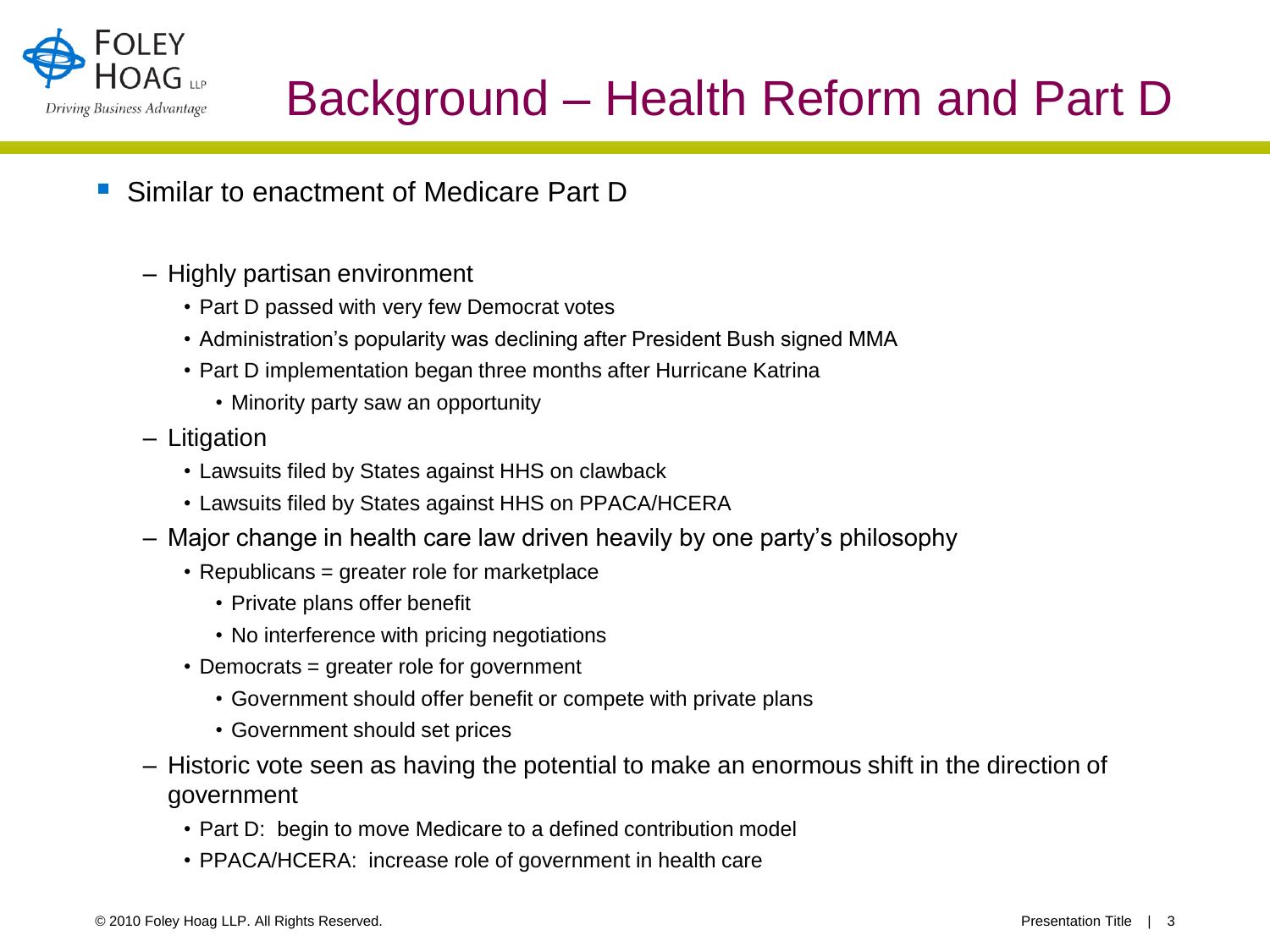

### Challenges in Implementation

- What are some of the challenges that the new Administration faces in implementing health care reform?
	- PPACA/HCERA are the law and must be implemented
	- Political and legal considerations are distractions but must be dealt with; can't be ignored
		- These will come from several angles
			- Oversight requests
			- Tough floor votes
	- Potentially significant drafting errors in the legislation
	- HHS is not staffed up to implement the provisions of the legislation that take effect within six months
		- No CMS Administrator
		- Borrowing staff from CMS will cause a backlog of work within CMS
	- White House will want to be involved in every major decision (and even some not-so-major decisions)
	- Senior Administration officials can only be in one place at one time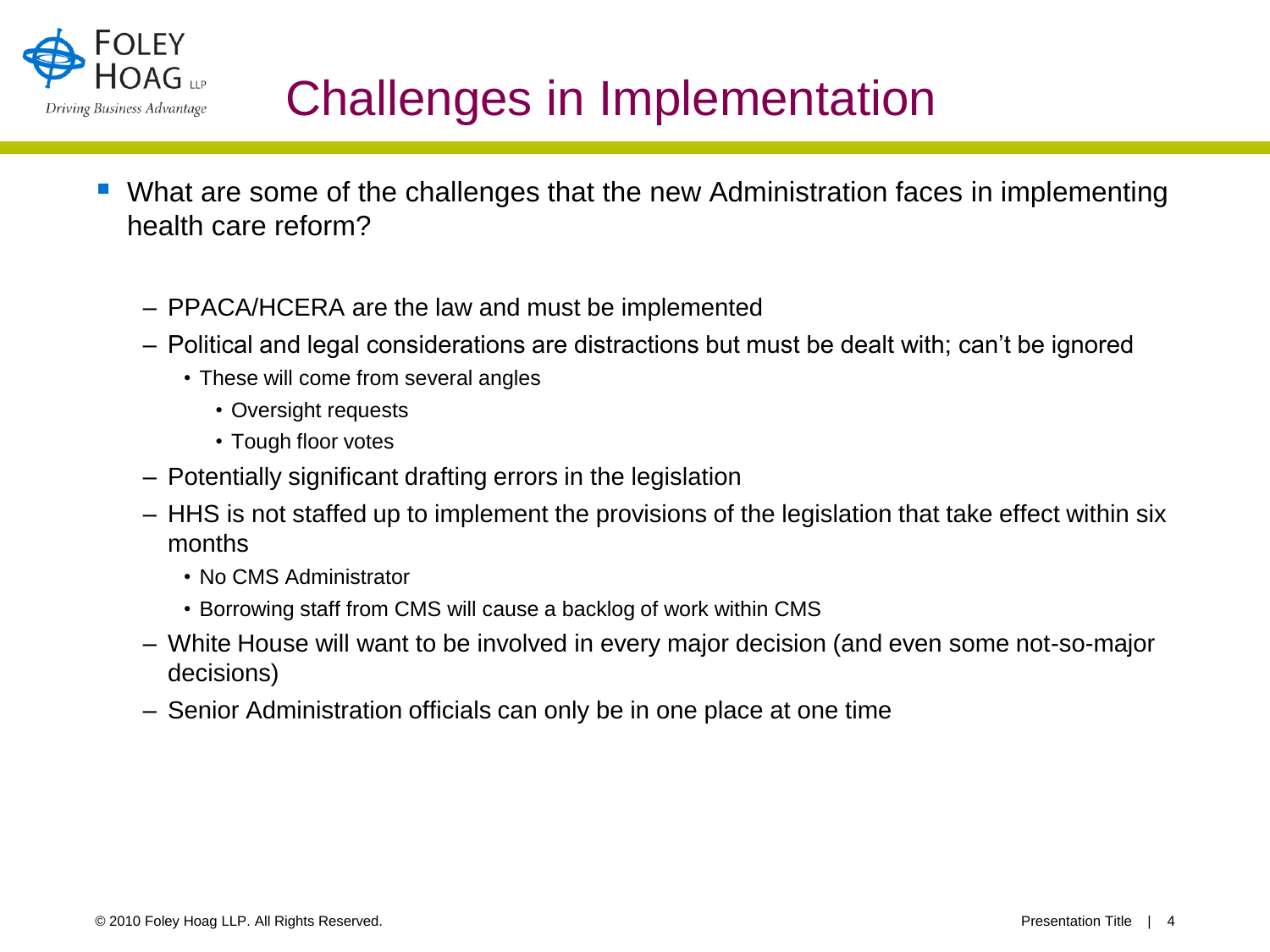

- **Political tools** 
	- Democrats control Congress and thus can control the floor agenda
	- Messaging: Administration gets first crack at crafting the message
	- Administration can travel around the country to promote health reform
		- Secretary Leavitt and the Medicare bus
	- Popular media
		- SNL Part D skit
	- Political appointees in department can craft policy solutions consistent with Administration philosophy, and can push career staff to draft and implement those policy solutions.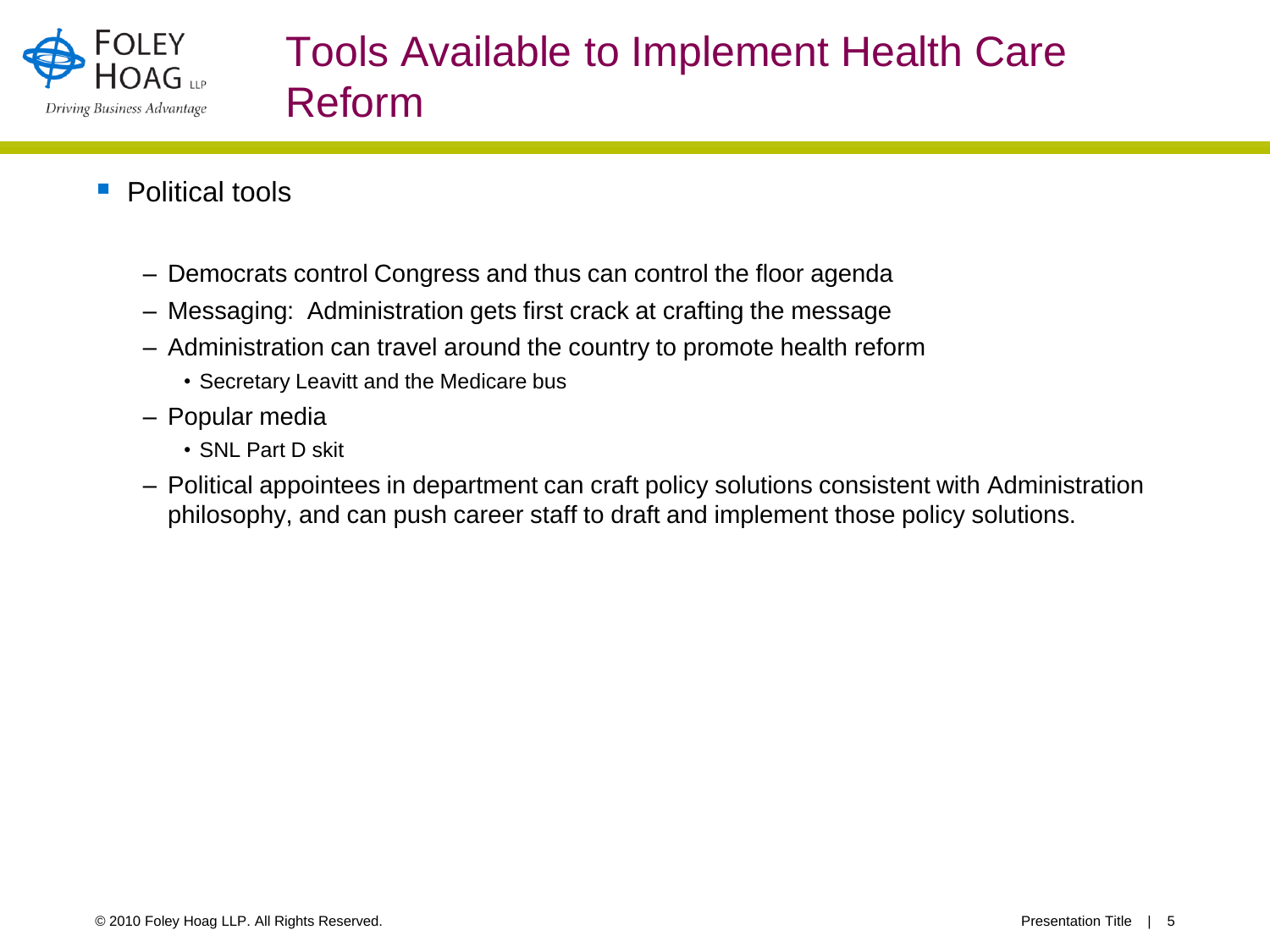

#### Tools Available to Implement Health Care Reform

- **Legal Tools** 
	- HHS especially CMS has extremely broad authority to waive otherwise-applicable program rules
		- Used multiple times in Part D implementation
			- Demonstration authority
			- Waiver authority
			- New tools in PPACA/HCERA such as the Center for Medicare and Medicaid Innovation
		- DOJ has concurred with broad scope of the pre-PPACA statutory authorities
		- Courts not hesitant to weigh in
		- OMB policies regarding budget neutrality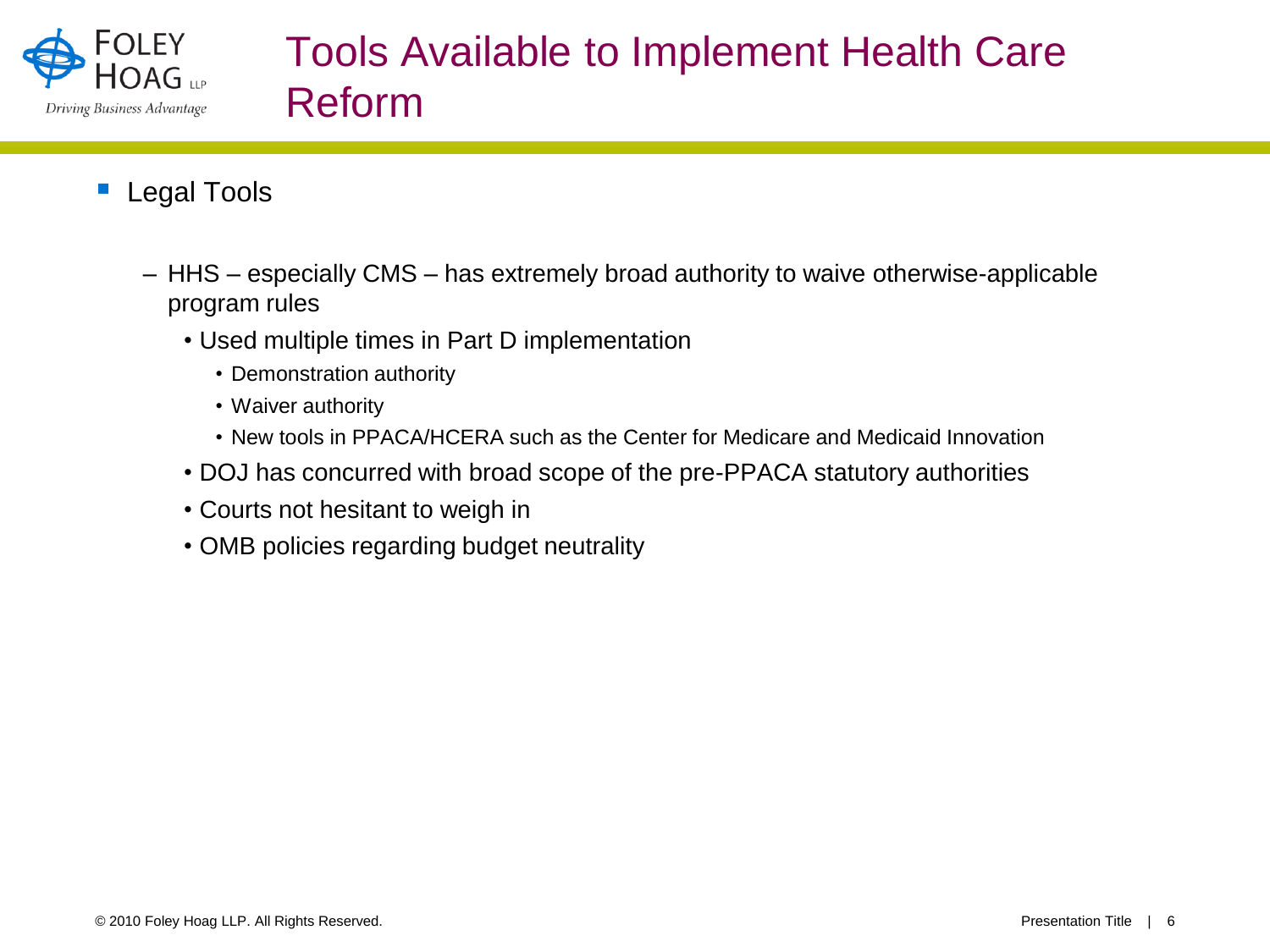

- No matter what "tool" HHS uses to fix a problem that it identifies, the solution will go through a Departmental-wide and Administration-wide vetting process.
- Typical process HHS
	- Executive Secretary convenes relevant political appointee stakeholders within HHS
		- Deputy Secretary (Meeting Chair)
		- Counselor to the Secretary (Meeting Chair)
		- OGC
		- Assistant Secretaries
			- Planning and Evaluation
			- Budget
			- Public Relations
			- Legislation
		- Director of Intergovernmental Affairs
		- Relevant Operating Divisions
			- CMS
			- FDA
			- HRSA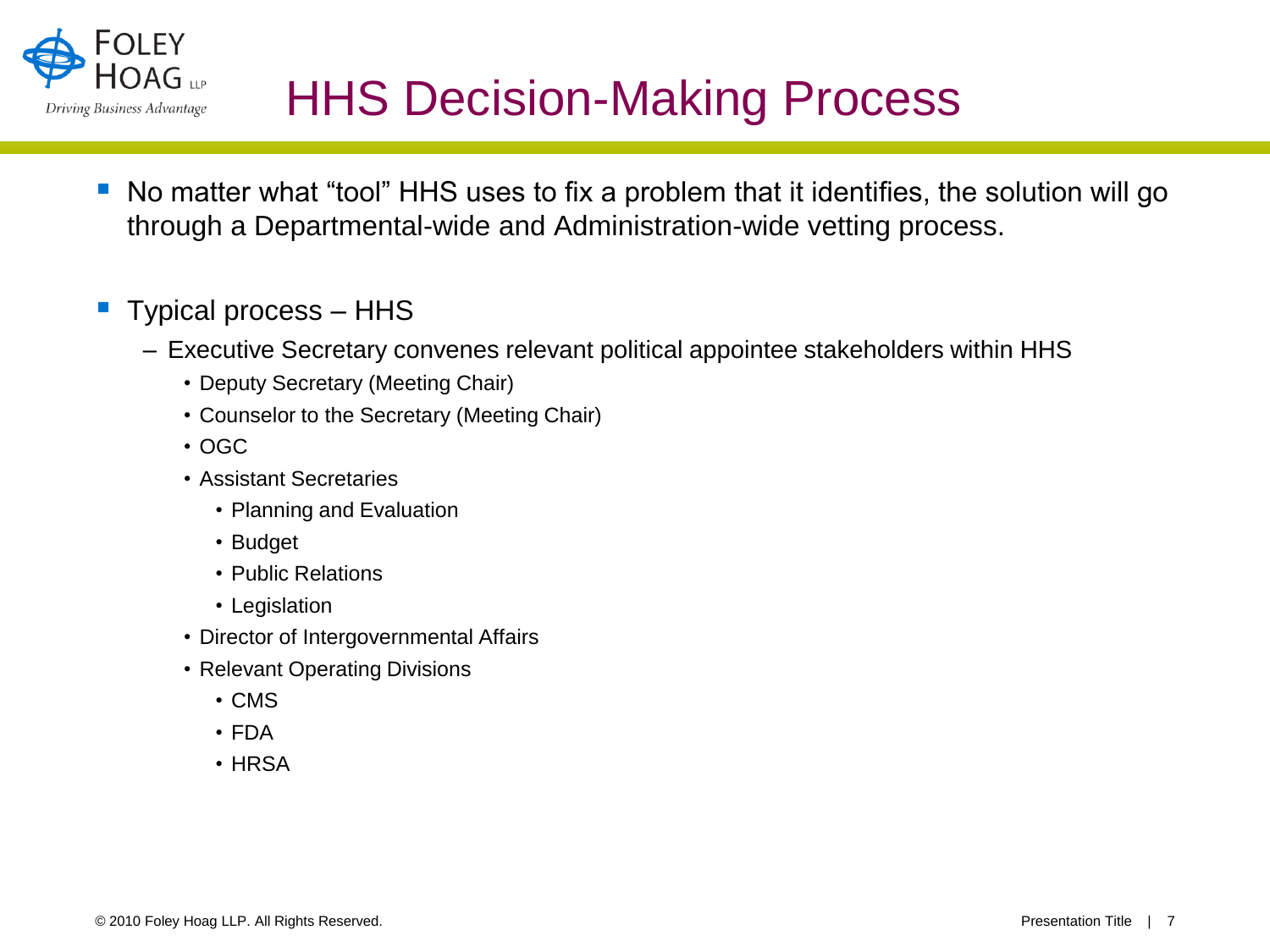

- Once the participants have developed a recommendation, it will either be agreed to by the Deputy Secretary or the Counselor to the Secretary.
	- Depending on the political sensitivity of the issue, it might be briefed to the Secretary.
- At this point, the policy will be advanced to the White House for review:
	- White House Office of Health Reform
	- National Economic Council
	- Domestic Policy Council
	- Council of Economic Advisors
	- White House Counsel's Office
	- Office of the Vice President
	- Office of Management and Budget
- HHS will not be able to implement its recommended policy until cleared by this group.
	- And, just like within HHS, depending upon the sensitivity of the issue, it may be elevated.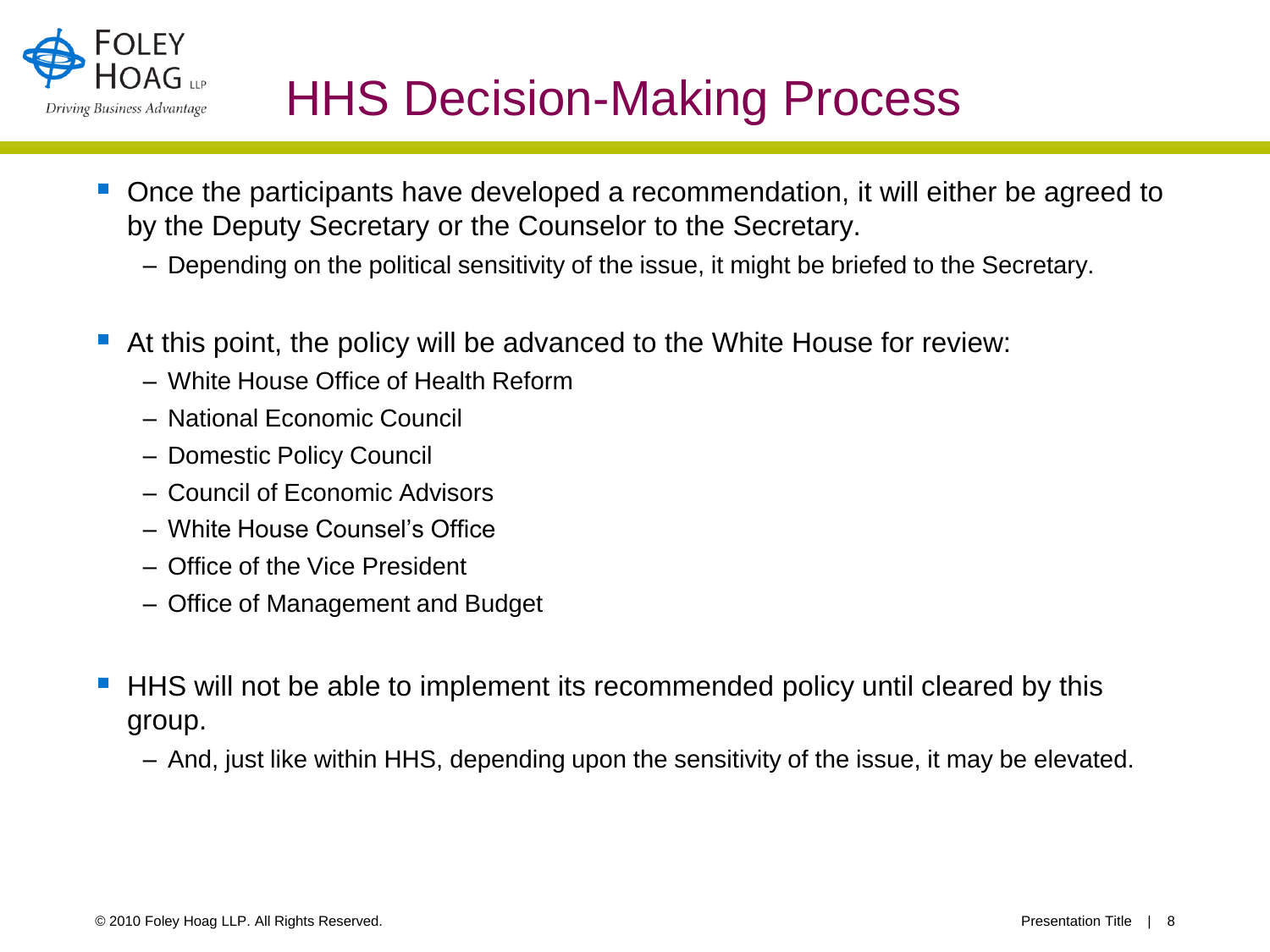

- **Let's take a look at how this process might play out.**
- **Example 1:** Implementation of the increase in the minimum rebate percentage for the Medicaid drug rebate is a high profile issue.
	- Significant industry concern
	- Interested parties
		- Pharmaceutical manufacturers
		- Managed care organizations
		- Pharmacies
			- Community and mail order
		- States
			- Governors
			- Legislators
			- Medicaid Commissioners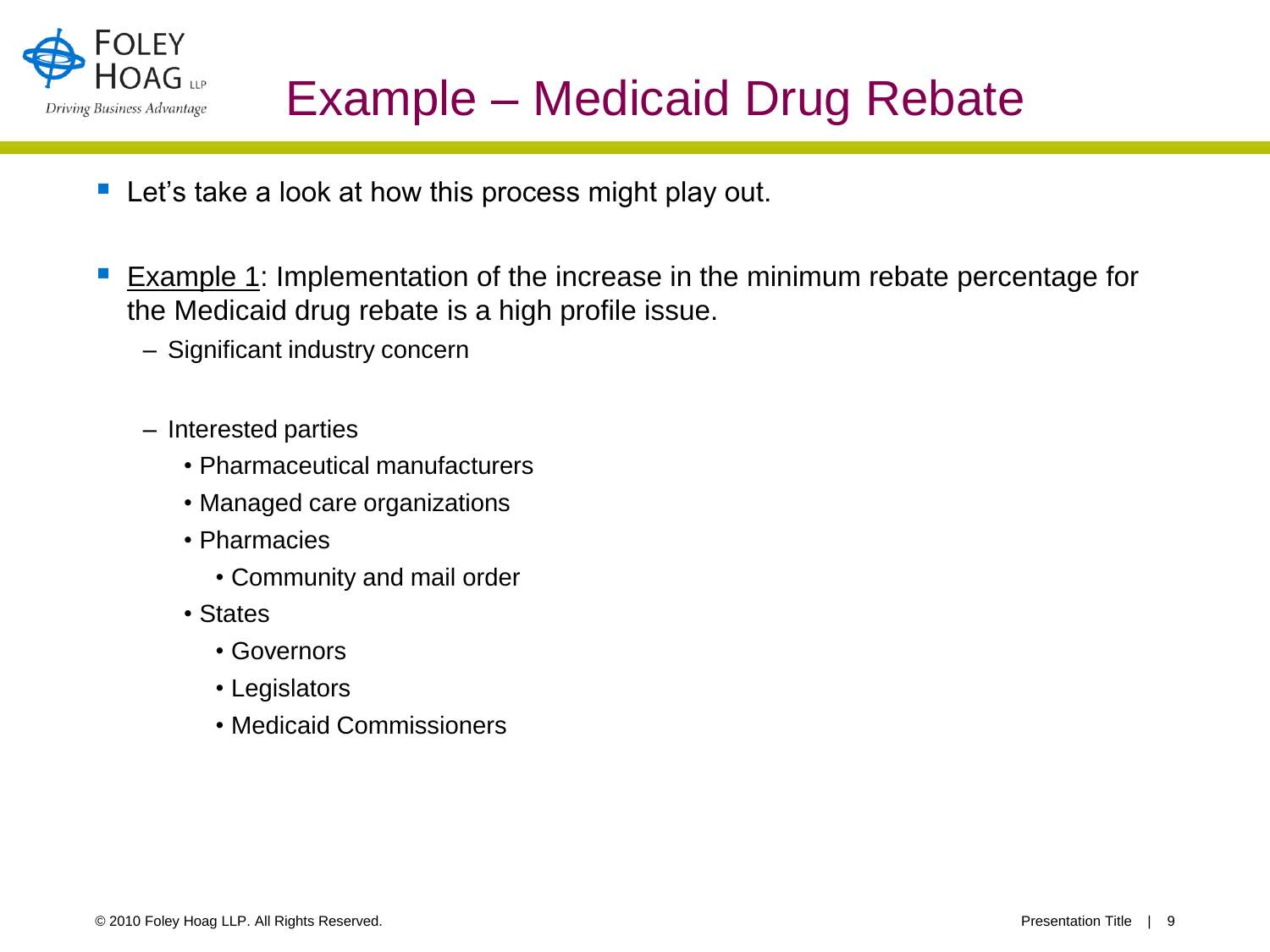

- Main provisions of the legislation affecting the Medicaid Drug Rebate:
	- Increase in the minimum rebate percentage for the Medicaid Drug Rebate
	- Application of rebate to drugs dispensed to enrollees in Medicaid managed care organizations (MCOs)
	- Clawback, i.e. states and Federal share of rebates
	- Changed definition of AMP
	- Application of rebate to new formulations of existing products
	- Modification of transparency requirement
- Decision points for CMS:
	- Provide guidance to timing of changes to Medicaid drug rebate
	- Provide guidance on application of rebate to drugs dispensed to Medicaid MCO enrollees
	- Provide guidance on the clawback
	- Provide guidance on new definition of AMP
	- Define new formulation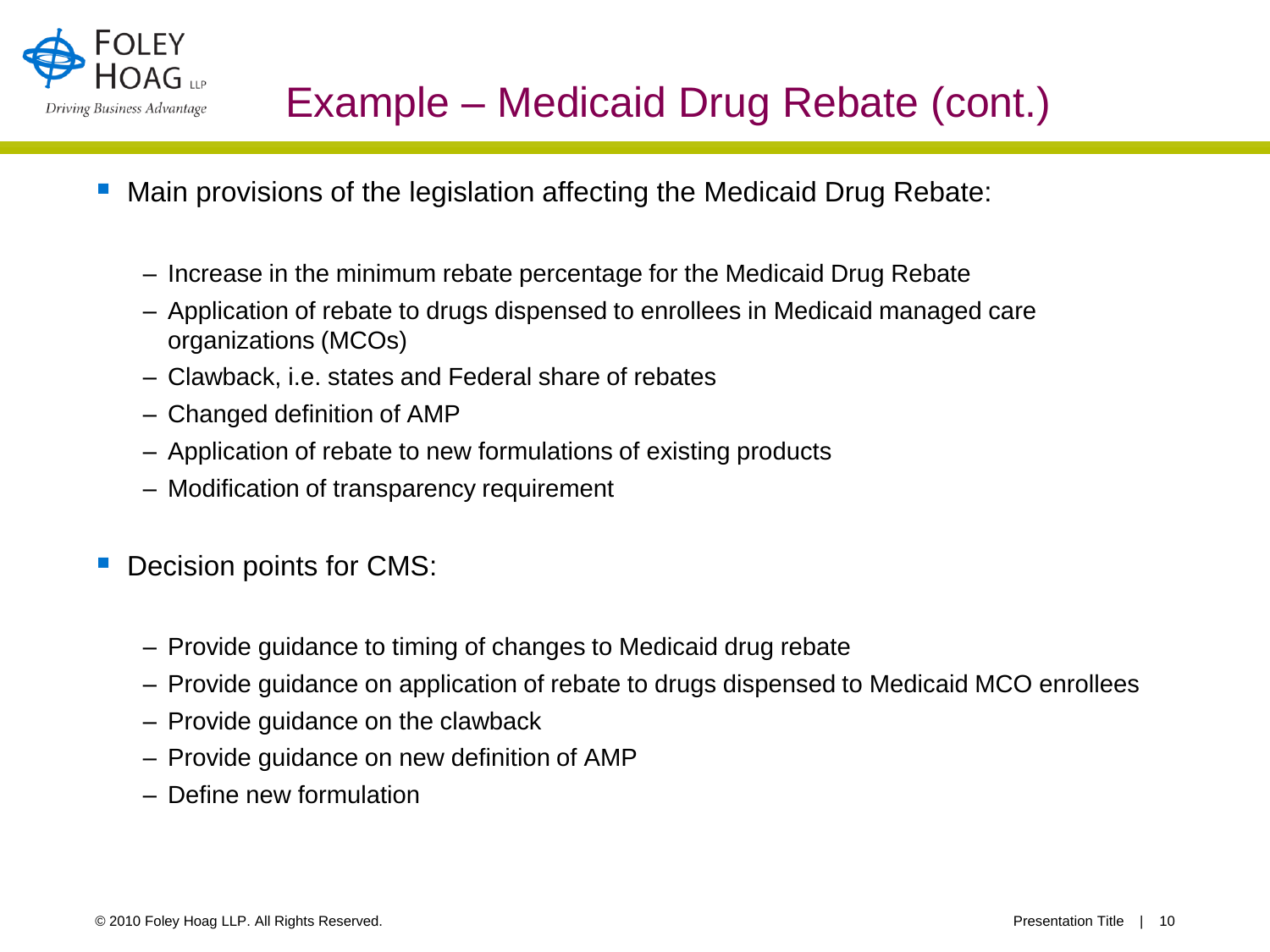

## Example – Medicaid Drug Rebate

- How might the process play out?
	- Starts at CMS
		- CMSO will draft State Medicaid directors letter
		- Cleared within CMS
		- Policy Options that needed to be decided and clarified in the SMD letter
			- Effective Date of changes
			- How much leeway did CMS have with the "clawback"?
			- What policy choices would be made on the expansion of rebates to managed care enrollees?
			- What is a "new formulation"?
			- How does the changed definition of AMP affect other CMS priorities
				- DRA AMP regulation
				- Existing litigation
				- Transparency of AMP
	- Moves to Department
		- Likely a "6<sup>th</sup> Floor" meeting because of significance of issues
			- CMS presents options paper/draft SMD
			- IGA weighs in with State concerns
			- ASL weights in on Hill concerns
			- OGC explains legal risks due to imprecise drafting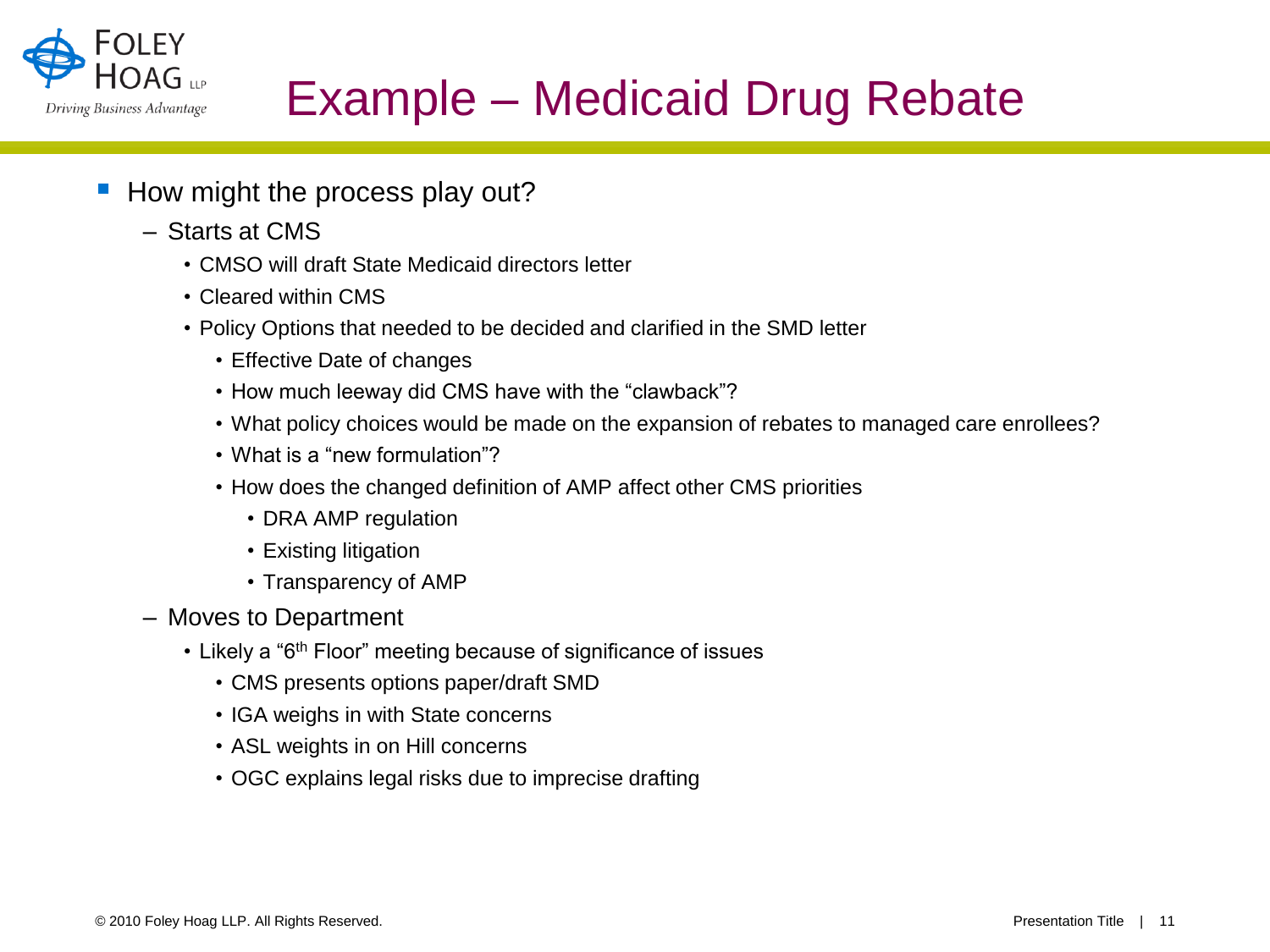

### Example – Medicaid Drug Rebate (cont.)

- Implementation steps taken thus far:
	- CMS letter to State Medicaid Directors, April 22, 2010
		- Addressed rebates for Medicaid MCO drugs
		- Addressed changes in non-Federal share of rebates
- **Forthcoming guidance** 
	- Guidance on process used to offset Federal amounts due to increase in rebate percentage
	- Additional letters to State Medicaid directors and other guidance, as necessary, for proper and timely implementation